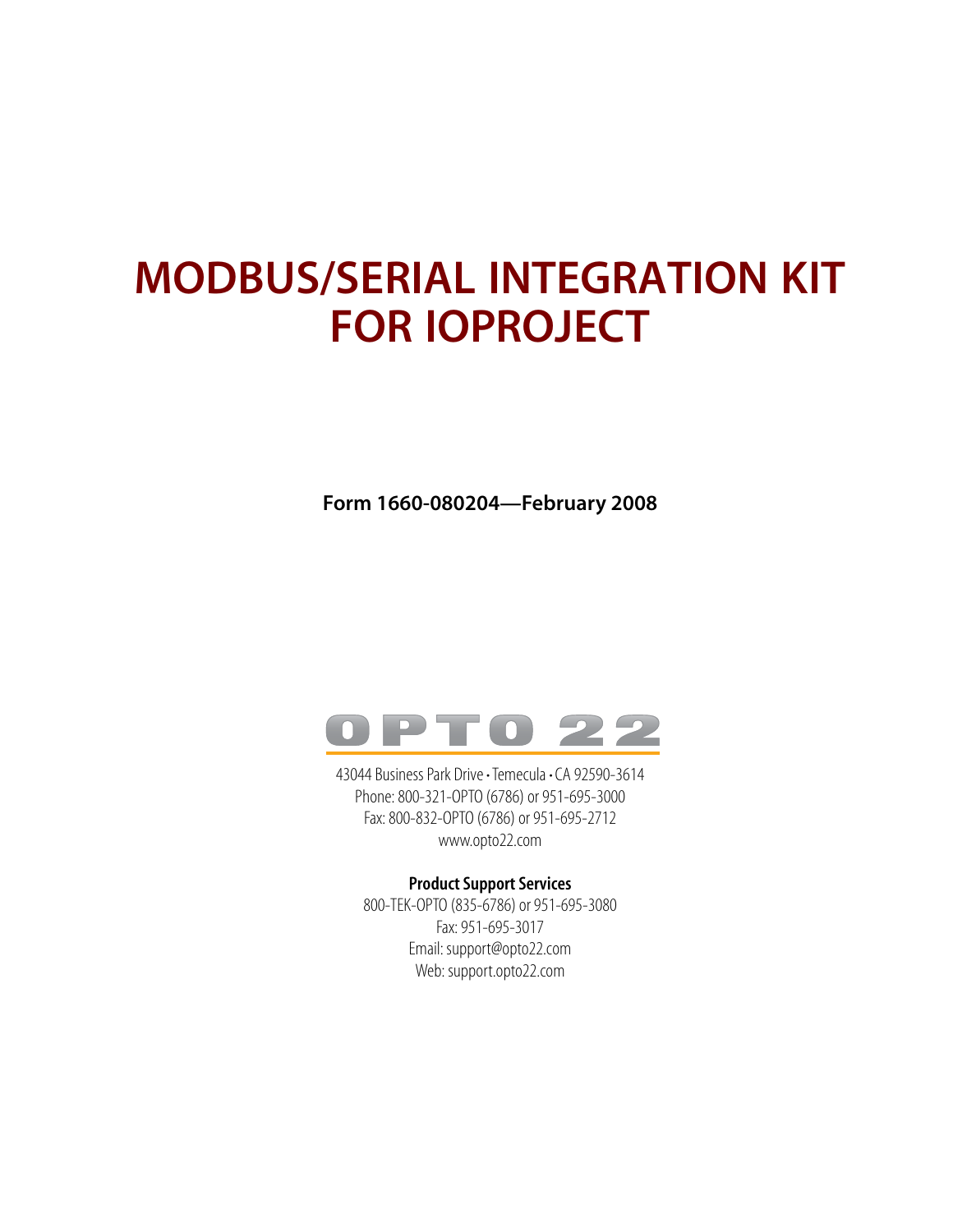Modbus/TCP Integration Kit for ioProject Form 1660-080204—February 2008

Copyright © 2008 Opto 22. All rights reserved. Printed in the United States of America.

The information in this manual has been checked carefully and is believed to be accurate; however, Opto 22 assumes no responsibility for possible inaccuracies or omissions. Specifications are subject to change without notice.

Opto 22 warrants all of its products to be free from defects in material or workmanship for 30 months from the manufacturing date code. This warranty is limited to the original cost of the unit only and does not cover installation, labor, or any other contingent costs. Opto 22 I/O modules and solid-state relays with date codes of 1/96 or later are guaranteed for life. This lifetime warranty excludes reed relay, SNAP serial communication modules, SNAP PID modules, and modules that contain mechanical contacts or switches. Opto 22 does not warrant any product, components, or parts not manufactured by Opto 22; for these items, the warranty from the original manufacturer applies. These products include, but are not limited to, OptoTerminal-G70, OptoTerminal-G75, and Sony Ericsson GT-48; see the product data sheet for specific warranty information. Refer to Opto 22 form number 1042 for complete warranty information.

All other brand or product names are trademarks or registered trademarks of their respective companies or organizations.

Cyrano, Opto 22 FactoryFloor, Optomux, and Pamux are registered trademarks of Opto 22. Generation 4, ioControl, ioDisplay, ioManager, ioProject, ioUtilities, *mistic*, Nvio, Nvio.net Web Portal, OptoConnect, OptoControl, OptoDataLink, OptoDisplay, OptoOPCServer, OptoScript, OptoServer, OptoTerminal, OptoUtilities, PAC Control, PAC Display, PAC Manager, PAC Project, SNAP Ethernet I/O, SNAP I/O, SNAP OEM I/O, SNAP PAC System, SNAP Simple I/O, SNAP Ultimate I/O, and SNAP Wireless LAN I/O are trademarks of Opto 22.

ActiveX, JScript, Microsoft, MS-DOS, VBScript, Visual Basic, Visual C++, and Windows are either registered trademarks or trademarks of Microsoft Corporation in the United States and other countries. Linux is a registered trademark of Linus Torvalds. Unicenter is a registered trademark of Computer Associates International, Inc. ARCNET is a registered trademark of Datapoint Corporation. Modbus is a registered trademark of Schneider Electric. Wiegand is a registered trademark of Sensor Engineering Corporation. Nokia, Nokia M2M Platform, Nokia M2M Gateway Software, and Nokia 31 GSM Connectivity Terminal are trademarks or registered trademarks of Nokia Corporation. Sony is a trademark of Sony Corporation. Ericsson is a trademark of Telefonaktiebolaget LM Ericsson.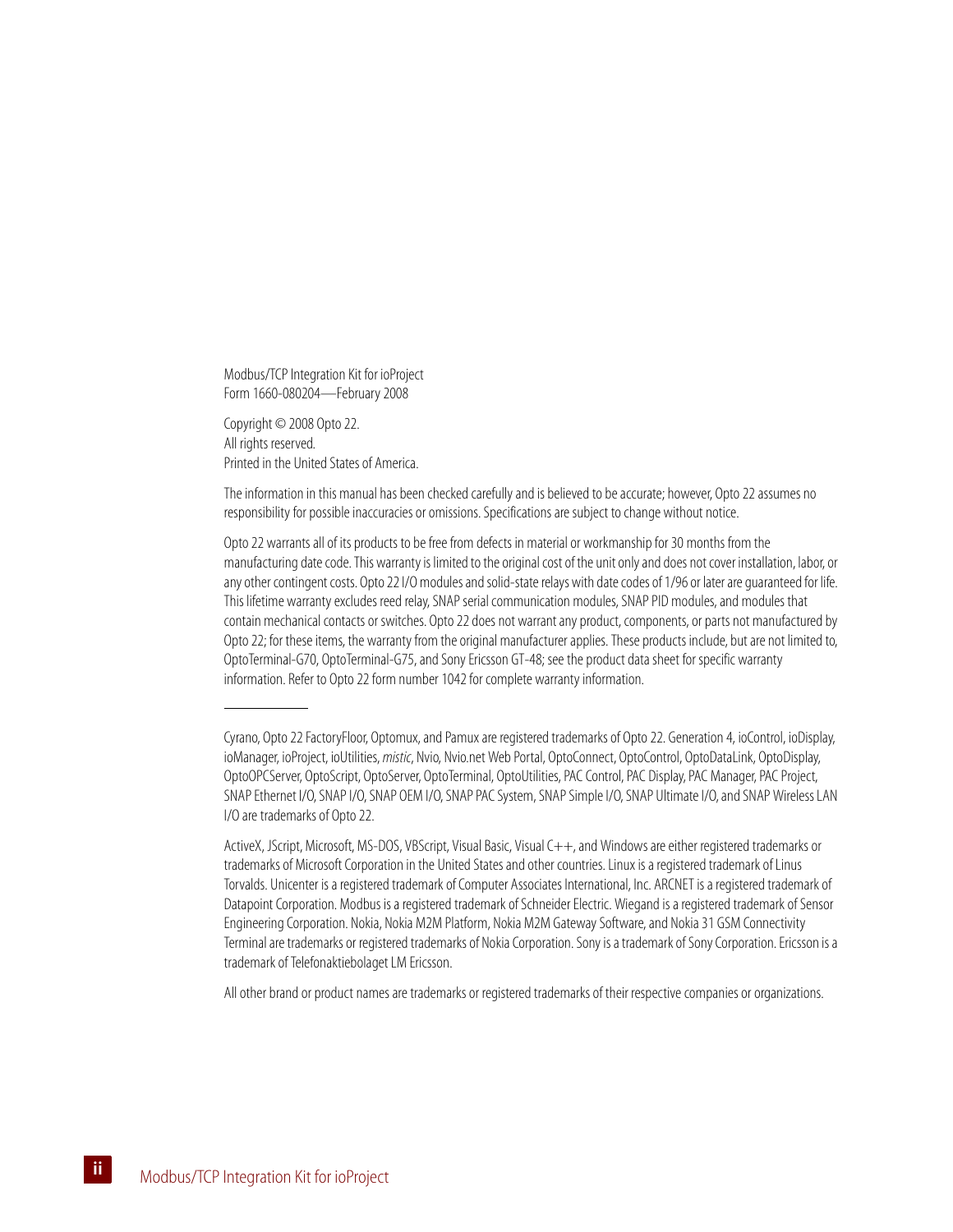# **OPT022**

## **Table of Contents**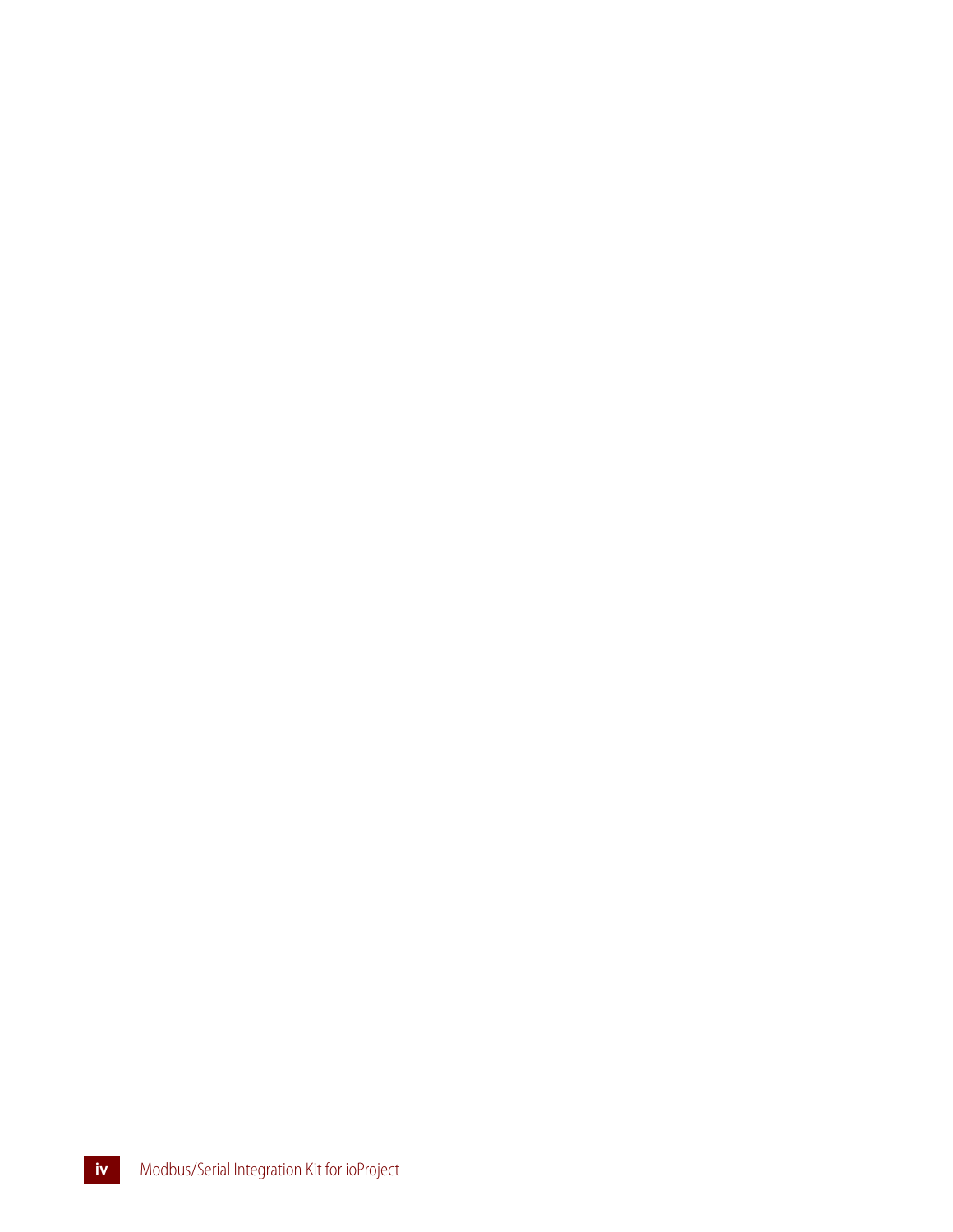## **Modbus/Serial Integration Kit for ioProject**

#### <span id="page-4-0"></span>**Overview**

The Modbus/Serial Integration Kit for ioProject (Part # IOP-INT-MBSER) allows Opto 22 controllers, using ioControl, to connect via RS-232 or RS-485 to a Modbus device and communicate using the Modbus RTU or ASCII protocol.

UTT0

22

The Integration Kit contains:

*Chapter 1*

- **•** a set of ioControl master subroutines that are added to a strategy to enable an Opto 22 controller to communicate as a Modbus master
- **•** an example Modbus slave strategy containing the slave chart MB\_Slave\_Serial that is imported into a strategy to enable an Opto 22 controller to communicate as a Modbus slave

Both the master subroutines and the slave strategy transmit message strings as specified in the *Modbus Application Protocol Specification v1.1a* and *Modbus over Serial Line Specification & Implementation guide v1.0*. Both guides are available on the web at [http://Modbus-IDA.org.](http://Modbus-IDA.org)

The master subroutines and slave strategy transmit and receive messages using Modbus standard register, input and coil numbers. The desired information is stored or retrieved using ioControl numeric tables.

This manual assumes the user fully understands how to use ioControl, Modbus/Serial, and the Modbus device to be used.

Data types 2 – 5 use two registers to transfer data. In the Holding or Input registers, place data in the odd indexes. The even registers are used internally.

#### <span id="page-4-1"></span>**What is Required**

Before including the subroutines in your strategy, you will need:

- **•** a PC running ioControl software and the Modbus/Serial Integration Kit for ioProject
- **•** ioProject Basic 7.0 or later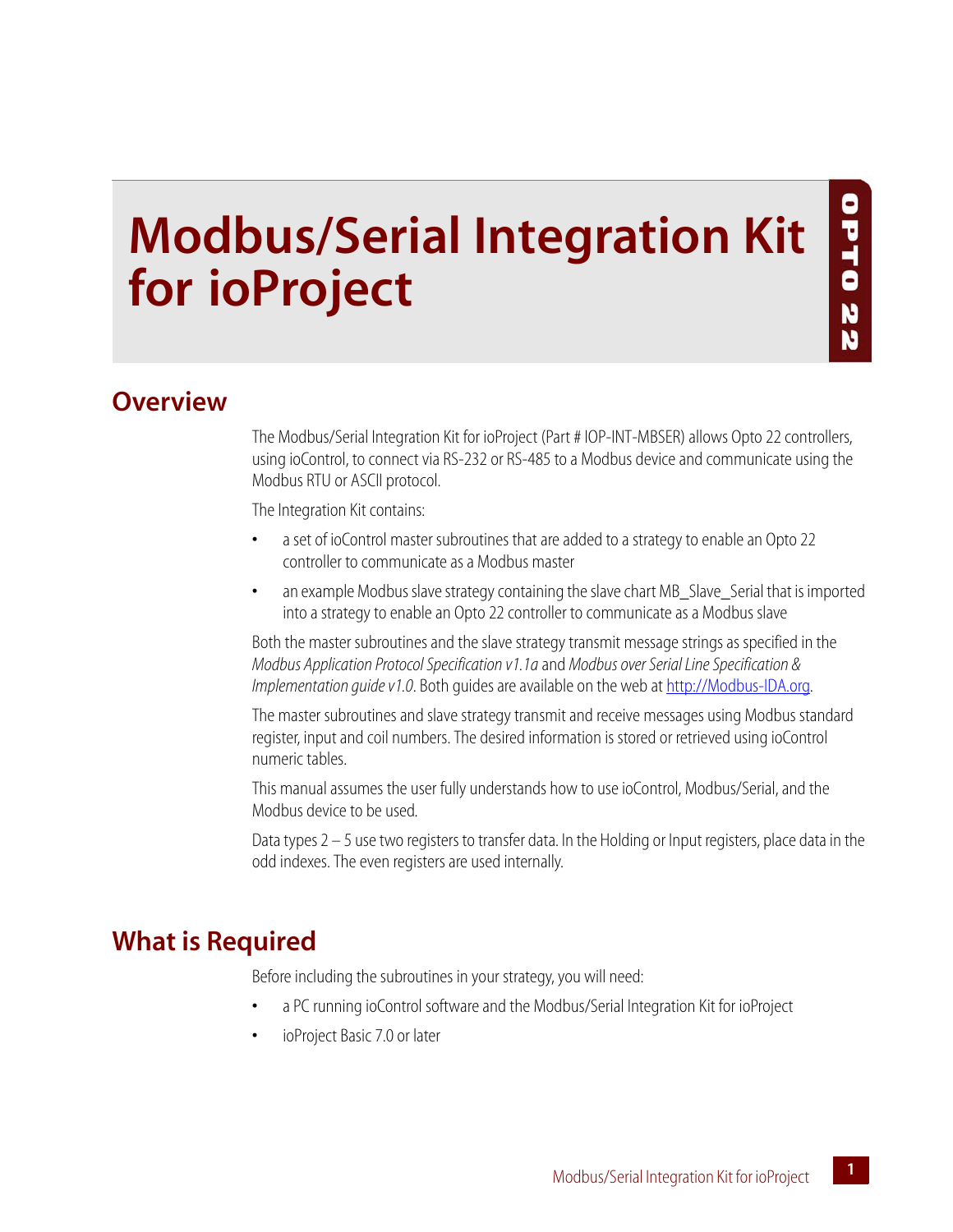#### <span id="page-5-0"></span>**Protocol Supported**

The following protocols are supported:

| <b>Index</b> | <b>Name</b>           |
|--------------|-----------------------|
| O            | RTU protocol          |
|              | <b>ASCII</b> protocol |

#### <span id="page-5-1"></span>**Modbus/Serial Functions Supported**

The following Modbus/Serial function codes are supported by ioControl subroutines:

| <b>Modbus/Serial</b><br><b>Function Code</b> | <b>Name</b>                        | ioControl Subroutine                       |
|----------------------------------------------|------------------------------------|--------------------------------------------|
| 01                                           | <b>Read Coils</b>                  | MBMaster Read Coil Status                  |
| 02                                           | Read Discrete Inputs               | <b>MBMaster Read Input Status</b>          |
| 03                                           | <b>Read Holding Registers</b>      | <b>MBMaster Read Holding Registers</b>     |
| 04                                           | <b>Read Input Registers</b>        | <b>MBMaster Read Input Registers</b>       |
| 05                                           | Write Single Coil                  | <b>MBMaster Force Single Coil</b>          |
| 06                                           | Write Single Register              | <b>MBMaster Preset Single Register</b>     |
| 15                                           | Write Multiple Coils               | <b>MBMaster Force Multiple Coils</b>       |
| 16                                           | Write Multiple Registers           | <b>MBMaster Preset Multiple Registers</b>  |
| 23                                           | Read/Write Multiple Regis-<br>ters | MBMaster Read Write Holding Reg-<br>isters |

#### <span id="page-5-2"></span>**Data Types Supported**

The following data types are supported:

| Index | <b>Name</b>                                   |
|-------|-----------------------------------------------|
|       | 16-bit unsigned (Modbus standard and default) |
|       | 16-bit signed                                 |
| 2     | Floating point (Uses two registers)           |
| 3     | Floating point (Swapped. Uses two registers.) |
| 4     | 32-bit signed (Uses 2 registers)              |
| 5     | 32-bit signed (Swapped. Uses 2 registers.)    |

Data types 2–5 use two registers to transfer data. In the Holding or Input registers, place data in the odd indexes. The even registers are used internally.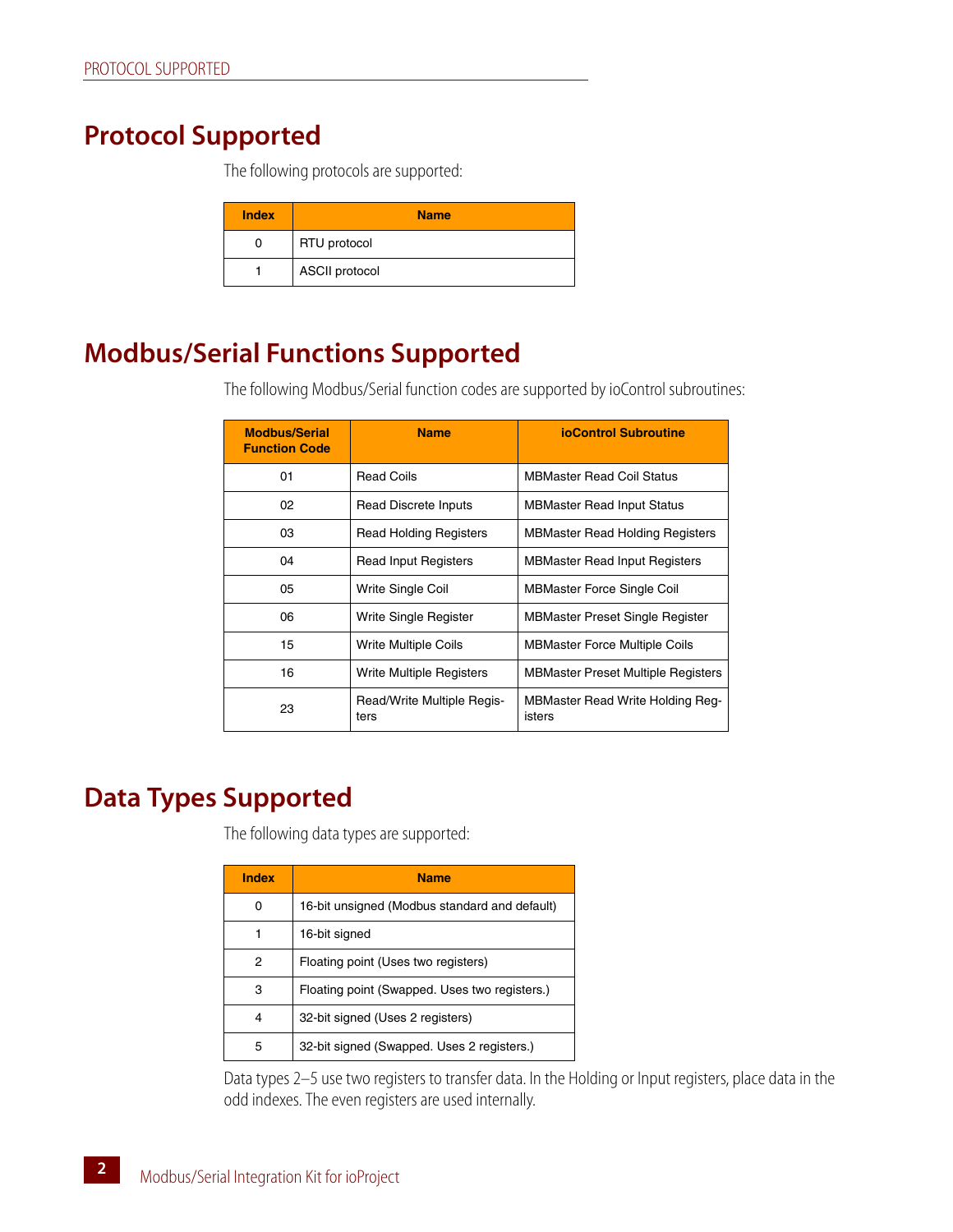#### <span id="page-6-0"></span>**Installing the Integration Kit**

To install the integration kit on your computer, unzip the ModbusSerial.zip file to your C: drive. The expanded files will be placed automatically in C:\ModbusSerial.

#### <span id="page-6-1"></span>**Running the Example Strategy**

The kit includes an example strategy to demonstrate how to use the subroutines in an ioControl strategy. Before including the subroutines into your own strategy, we recommend that you first run the example strategy to see how to use the subroutines in an ioControl strategy, especially the strategy logic and the configuration of variables.

To run the example master strategy, start ioControl, and then open the strategy file, MBMasterSerial.idb

#### <span id="page-6-2"></span>**Importing the Slave Strategy**

The Modbus/Serial slave strategy allows an Opto 22 controller to function as a Modbus slave device. Unlike the subroutines used in master strategies, which are run as needed, the MB\_Slave\_Serial chart is started in the Powerup chart and must run all the time. After the chart is started it continuously monitors the serial port for Modbus traffic.

To copy the Modbus Slave chart to your strategy, you must export the chart MB\_Slave\_Serial as an ioControl chart export file (.cxf file) and then import it into your strategy. For more information, see Chapter 8 of the *[ioControl User's Guide](http://www.opto22.com/site/documents/drilldown.aspx?aid=1793)*.

Start the Modbus Slave chart in the Powerup chart of your strategy.

#### <span id="page-6-3"></span>**Adding Master Subroutines**

The Modbus master subroutines allow an Opto 22 controller to function as a Modbus master device. Each master subroutine in the integration kit supports one Modbus function code and can function independently of the other subroutines. Therefore, you need only use the subroutines for the Modbus functions that you require. For more information about subroutines, see the *[ioControl User's](http://www.opto22.com/site/documents/drilldown.aspx?aid=1793)  [Guide](http://www.opto22.com/site/documents/drilldown.aspx?aid=1793)*.

When you decide which subroutines you need, include them in your strategy as follows:

- **1.** Start ioControl in Configure Mode and open the strategy that you intend to use with the integration kit.
- **2.** Select Configure→Subroutines Included to open the Subroutine Files dialog.
- **3.** Click the Add button and use the browser to select each subroutine file (.ISB extension) you wish to include in your strategy from the folder C:\MobusSerial\Subs.
- **4.** Click OK.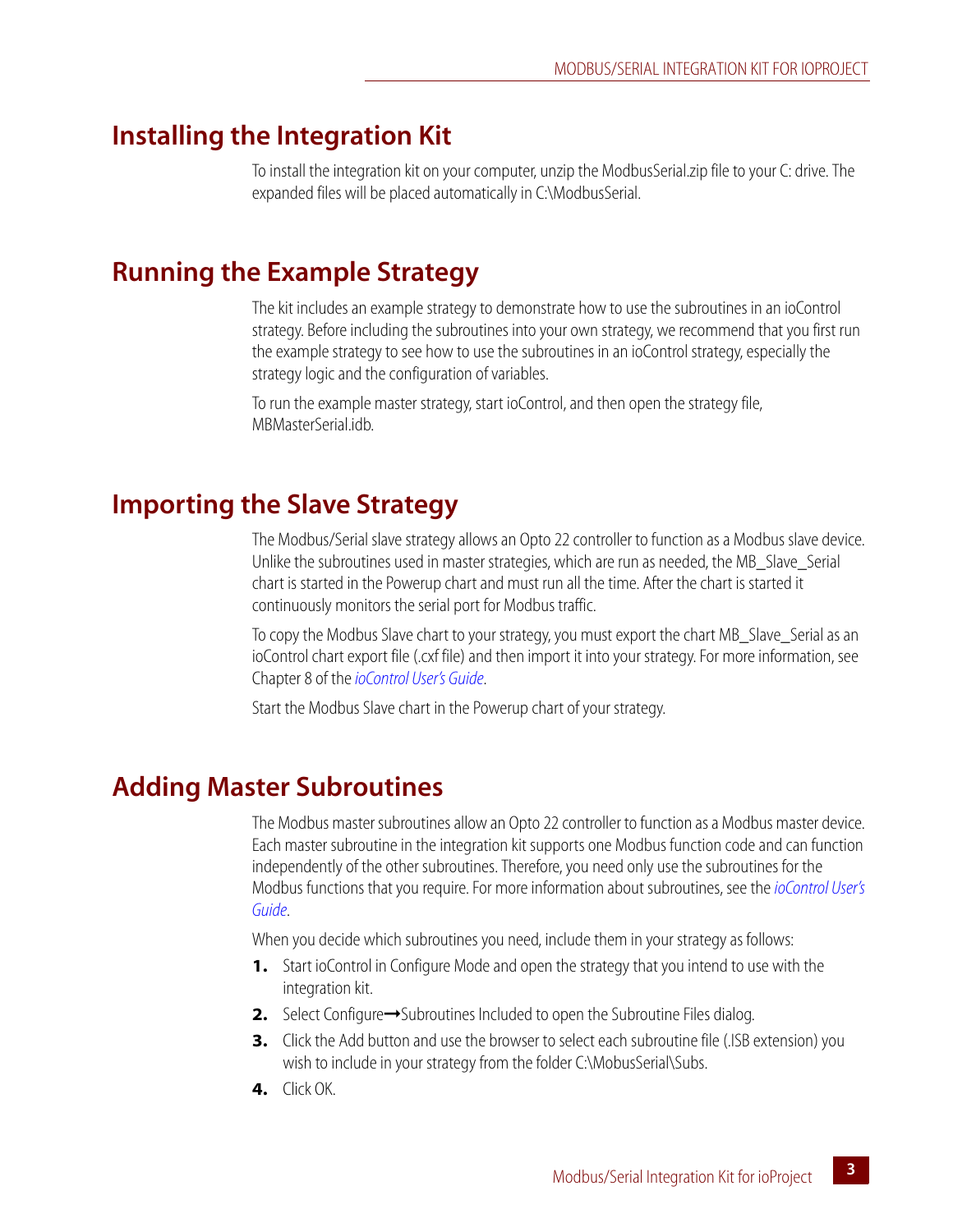The subroutines appear in the Subroutines Included folder and are ready to be used in your strategy.

#### <span id="page-7-0"></span>**Configuration of Subroutines**

The following tables list the parameters for each function code and describe the type of data for each parameter.

Starting Address is from 1 to 65536, while in Modbus, addresses start at 0. In order to correct for the offset between tables, the subroutines reduce the address by 1 in the packet sent to the Modbus slave.

Modbus Register  $1 =$  Opto 22 Index 1

Modbus Register 4000 = Opto 22 Index 4000

| <b>MBMaster Read Coil Status</b>          | page 5  |
|-------------------------------------------|---------|
| <b>MBMaster Read Input Status</b>         | page 6  |
| <b>MBMaster Read Holding Registers</b>    | page 7  |
| <b>MBMaster Read Input Registers</b>      | page 8  |
| <b>MBMaster Force Single Coil</b>         | page 9  |
| <b>MBMaster Preset Single Register</b>    | page 10 |
| <b>MBMaster Force Multiple Coils</b>      | page 11 |
| <b>MBMaster Preset Multiple Registers</b> | page 12 |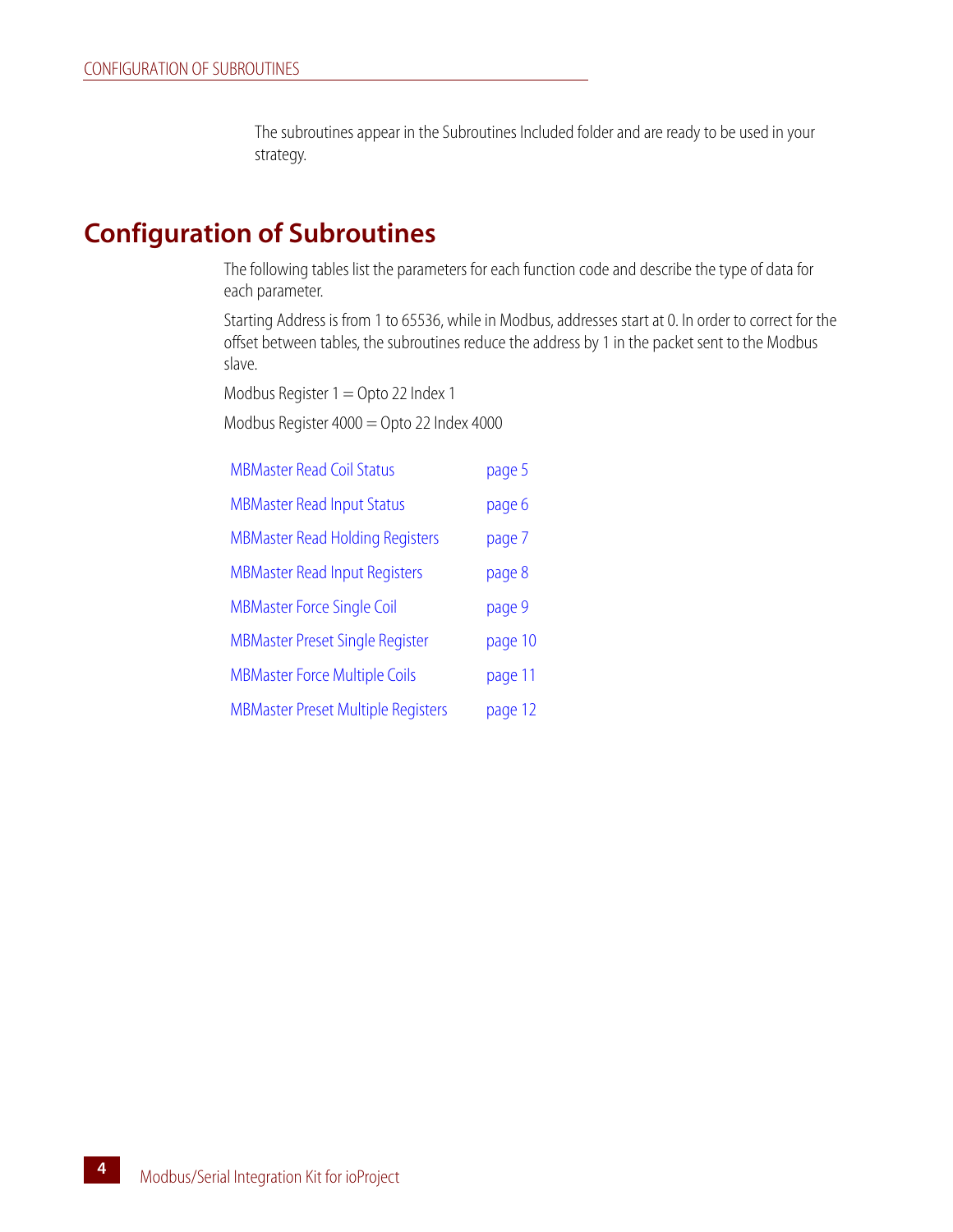#### <span id="page-8-0"></span>**MBMaster Read Coil Status**

| <b>Name</b>              | <b>Description</b>                                                                                                                                                                                                                                                                                                 |
|--------------------------|--------------------------------------------------------------------------------------------------------------------------------------------------------------------------------------------------------------------------------------------------------------------------------------------------------------------|
| Slave Address            | Integer 32 Variable (1 - 255)                                                                                                                                                                                                                                                                                      |
| <b>Starting Address</b>  | Integer 32 Variable $(1 - 65536)$                                                                                                                                                                                                                                                                                  |
| <b>Quantity of Coils</b> | Integer 32 Variable $(1 - 2000)$                                                                                                                                                                                                                                                                                   |
| Comm Mode                | Integer 32 Variable ( $0 = RTU$ protocol, $1 = ASCII$ protocol)                                                                                                                                                                                                                                                    |
| Com Handle               | <b>Communication Handle</b>                                                                                                                                                                                                                                                                                        |
| Wait Time(s)             | Wait time in seconds for slave to respond)                                                                                                                                                                                                                                                                         |
| MB Coils 0X              | Integer 32 Table (The subroutine will support coils $1 - 65535$ )                                                                                                                                                                                                                                                  |
| <b>Return Status</b>     | String<br>No Port $=$ Not able to open Port<br>$Timeout = No$ response within time limit<br>Too Many Characters = More then 260 characters<br>Address Mismatch = Send and receive address do not match<br>$CRC$ or LRC Mismatch = Checksum error<br>Function and Exception code = Error from PDU<br>$OK = Success$ |
| Put Status In            | Integer 32 Variable<br>$0 =$ Success<br>$-67$ = Out of memory<br>$-69$ = Null object error                                                                                                                                                                                                                         |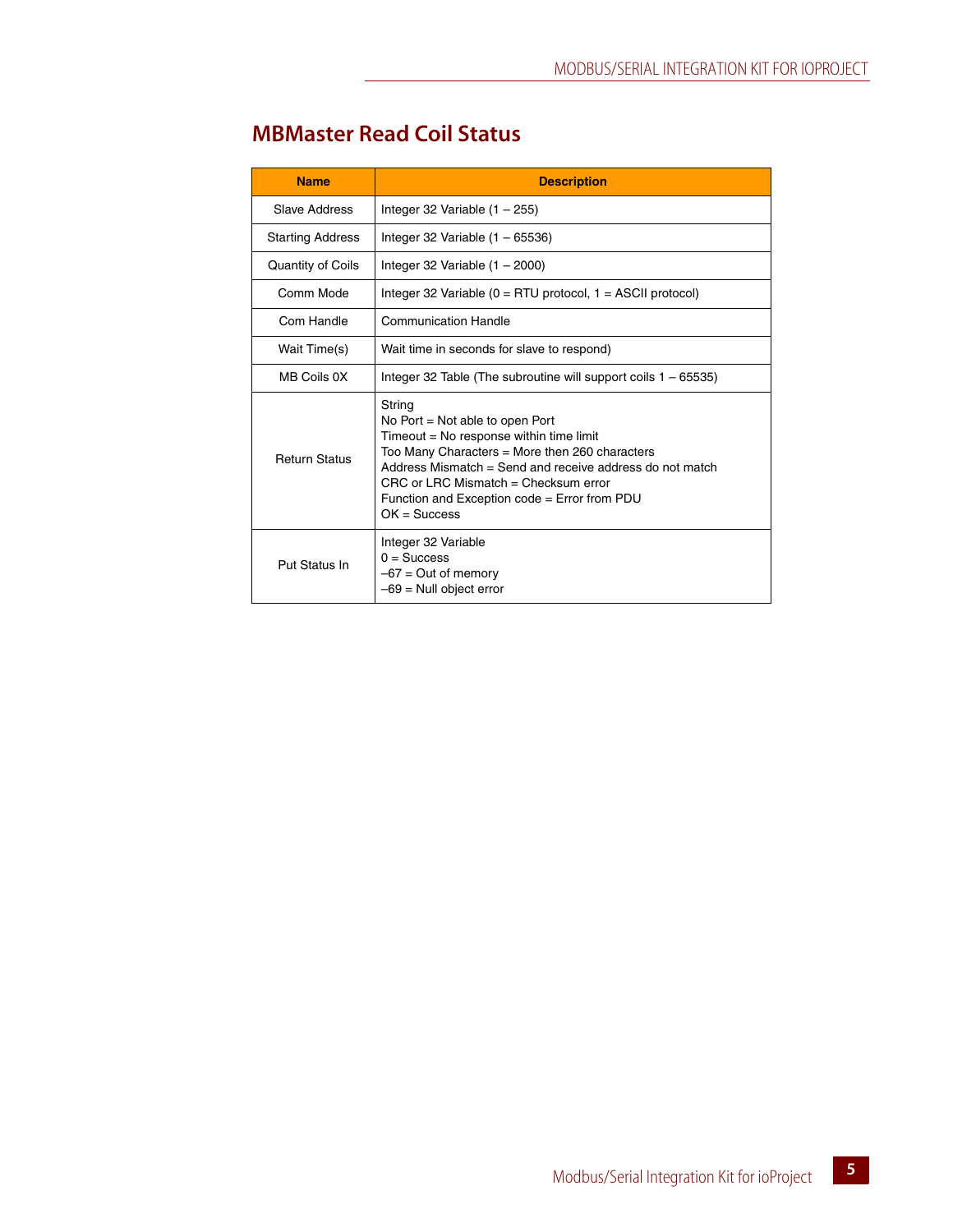#### <span id="page-9-0"></span>**MBMaster Read Input Status**

| <b>Name</b>             | <b>Description</b>                                                                                                                                                                                                                                                                                               |
|-------------------------|------------------------------------------------------------------------------------------------------------------------------------------------------------------------------------------------------------------------------------------------------------------------------------------------------------------|
| Slave Address           | Integer 32 Variable $(1 - 255)$                                                                                                                                                                                                                                                                                  |
| <b>Starting Address</b> | Integer 32 Variable $(1 - 65536)$                                                                                                                                                                                                                                                                                |
| Quantity of Inputs      | Integer 32 Variable $(1 - 2000)$                                                                                                                                                                                                                                                                                 |
| Comm Mode               | Integer 32 Variable ( $0 = RTU$ protocol 1 = ASCII protocol)                                                                                                                                                                                                                                                     |
| Com Handle              | Communication Handle                                                                                                                                                                                                                                                                                             |
| Wait Time(s)            | (Wait time in seconds for slave to respond)                                                                                                                                                                                                                                                                      |
| MB Inputs 1X            | Integer 32 Table (The subroutine will support lnputs $1 - 65535$ )                                                                                                                                                                                                                                               |
| <b>Return Status</b>    | String<br>No Port = Not able to open Port<br>$Timeout = No$ response within time limit<br>Too Many Characters = More then 260 characters<br>Address Mismatch $=$ Send and receive address do not match<br>CRC or LRC Mismatch = Checksum error<br>Function and Exception code = Error from PDU<br>$OK = Success$ |
| Put Status In           | Integer 32 Variable<br>$0 =$ Success<br>$-67$ = Out of memory<br>$-69$ = Null object error                                                                                                                                                                                                                       |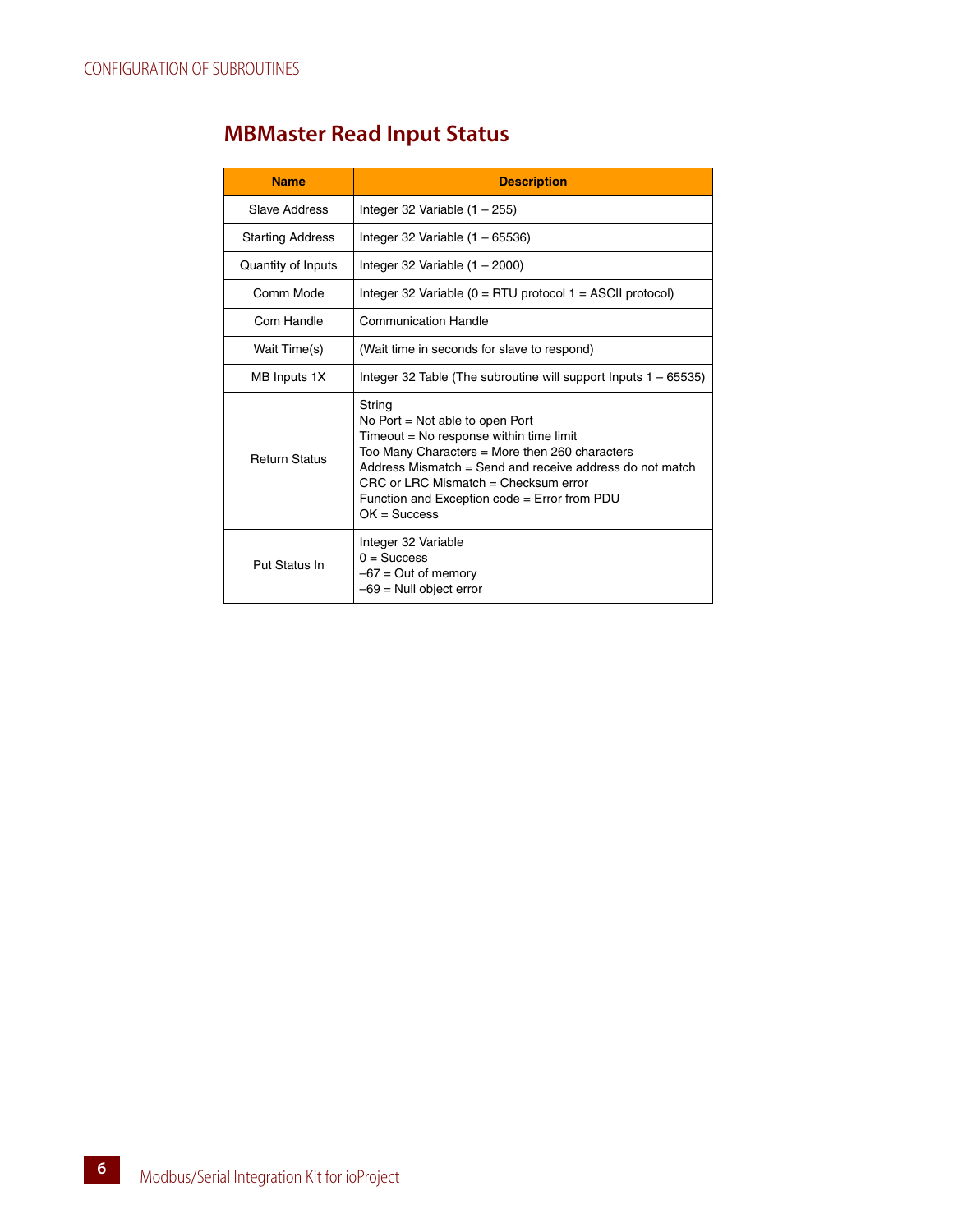| <b>Name</b>             | <b>Description</b>                                                                                                                                                                                                                                                                                               |
|-------------------------|------------------------------------------------------------------------------------------------------------------------------------------------------------------------------------------------------------------------------------------------------------------------------------------------------------------|
| Slave Address           | Integer 32 Variable $(1 - 255)$                                                                                                                                                                                                                                                                                  |
| <b>Starting Address</b> | Integer 32 Variable $(1 - 65536)$                                                                                                                                                                                                                                                                                |
| Qty of H Registers      | Integer 32 Variable $(1 - 125)$                                                                                                                                                                                                                                                                                  |
| Comm Mode               | Integer 32 Variable ( $0 = RTU$ protocol 1 = ASCII protocol)                                                                                                                                                                                                                                                     |
| Com Handle              | <b>Communication Handle</b>                                                                                                                                                                                                                                                                                      |
| Wait Time(s)            | (Wait time in seconds for slave to respond)                                                                                                                                                                                                                                                                      |
| MB H Register 4X        | Float Table (The subroutine will support registers $1 - 65535$ )                                                                                                                                                                                                                                                 |
| Data Type               | Integer 32 Variable<br>$0 = 16$ -bit unsigned (Modbus standard and default)<br>$1 = 16$ -bit signed<br>$2 =$ Floating Pt.<br>$3 =$ Floating Pt. (swapped)<br>$4 = 32$ -bit signed<br>$5 = 32$ -bit signed (swapped)                                                                                              |
| <b>Return Status</b>    | String<br>No Port $=$ Not able to open Port<br>Timeout = No response within time limit<br>Too Many Characters = More then 260 characters<br>Address Mismatch = Send and receive address do not match<br>$CRC$ or LRC Mismatch = Checksum error<br>Function and Exception code = Error from PDU<br>$OK = Success$ |
| Put Status In           | Integer 32 Variable<br>$0 = Success$<br>$-67$ = Out of memory<br>$-69$ = Null object error                                                                                                                                                                                                                       |

#### <span id="page-10-0"></span>**MBMaster Read Holding Registers**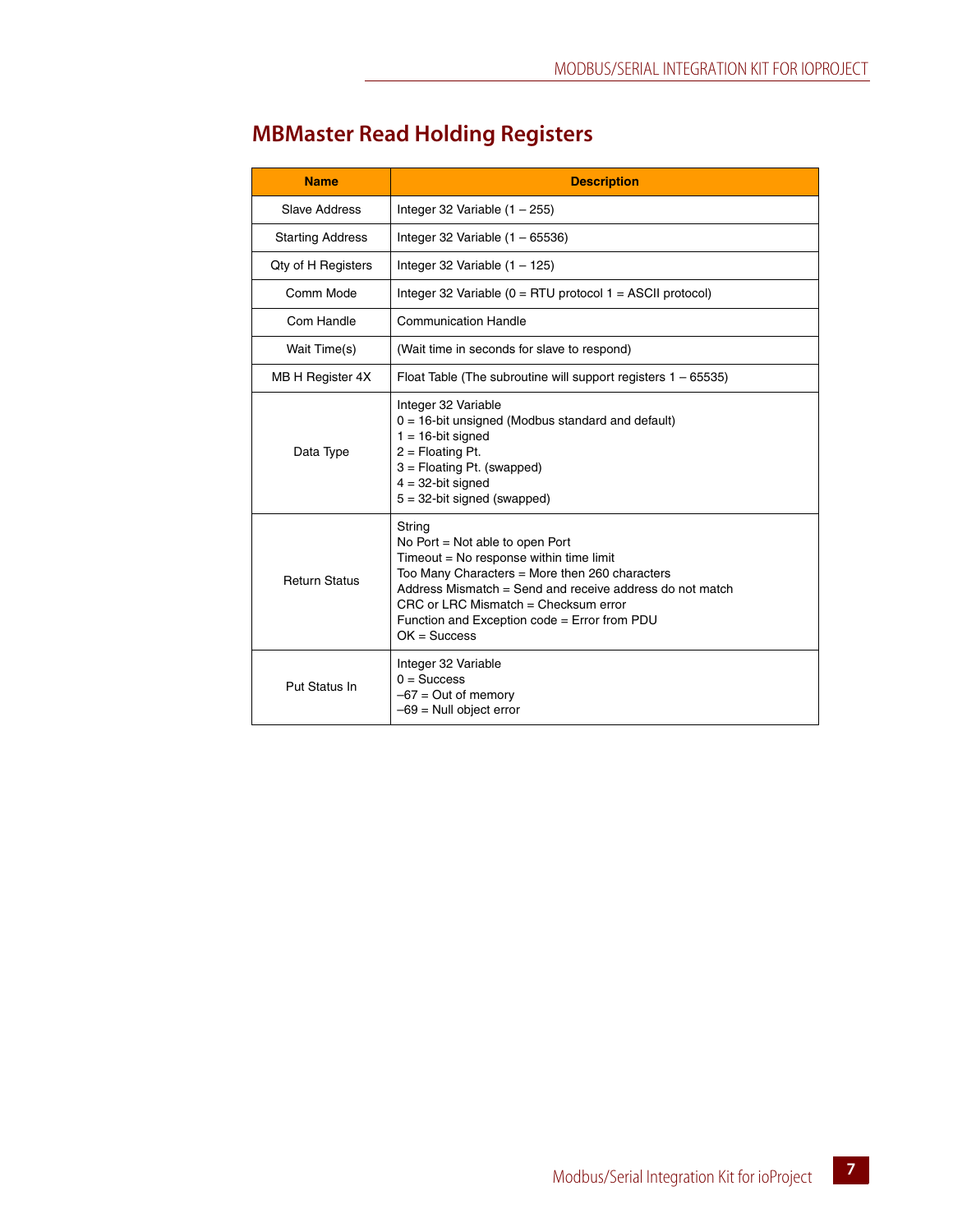#### <span id="page-11-0"></span>**MBMaster Read Input Registers**

| <b>Name</b>             | <b>Description</b>                                                                                                                                                                                                                                                                                               |
|-------------------------|------------------------------------------------------------------------------------------------------------------------------------------------------------------------------------------------------------------------------------------------------------------------------------------------------------------|
| Slave Address           | Integer 32 Variable $(1 - 255)$                                                                                                                                                                                                                                                                                  |
| <b>Starting Address</b> | Integer 32 Variable $(1 - 65536)$                                                                                                                                                                                                                                                                                |
| Qty of I Registers      | Integer 32 Variable $(1 - 125)$                                                                                                                                                                                                                                                                                  |
| Comm Mode               | Integer 32 Variable ( $0 = RTU$ protocol $1 = ASCII$ protocol)                                                                                                                                                                                                                                                   |
| Com Handle              | <b>Communication Handle</b>                                                                                                                                                                                                                                                                                      |
| Wait Time(s)            | (Wait time in seconds for slave to respond)                                                                                                                                                                                                                                                                      |
| MB I Register 3X        | Float Table (The subroutine will support registers $1 - 65535$ )                                                                                                                                                                                                                                                 |
| Data Type               | Integer 32 Variable<br>$0 = 16$ -bit unsigned (Modbus standard and default)<br>$1 = 16$ -bit signed<br>$2 =$ Floating Pt.<br>$3 =$ Floating Pt. (swapped)<br>$4 = 32$ -bit signed<br>$5 = 32$ -bit signed (swapped)                                                                                              |
| <b>Return Status</b>    | String<br>No Port $=$ Not able to open Port<br>Timeout = No response within time limit<br>Too Many Characters = More then 260 characters<br>Address Mismatch = Send and receive address do not match<br>$CRC$ or LRC Mismatch = Checksum error<br>Function and Exception code = Error from PDU<br>$OK = Success$ |
| Put Status In           | Integer 32 Variable<br>$0 =$ Success<br>$-67$ = Out of memory<br>$-69$ = Null object error                                                                                                                                                                                                                       |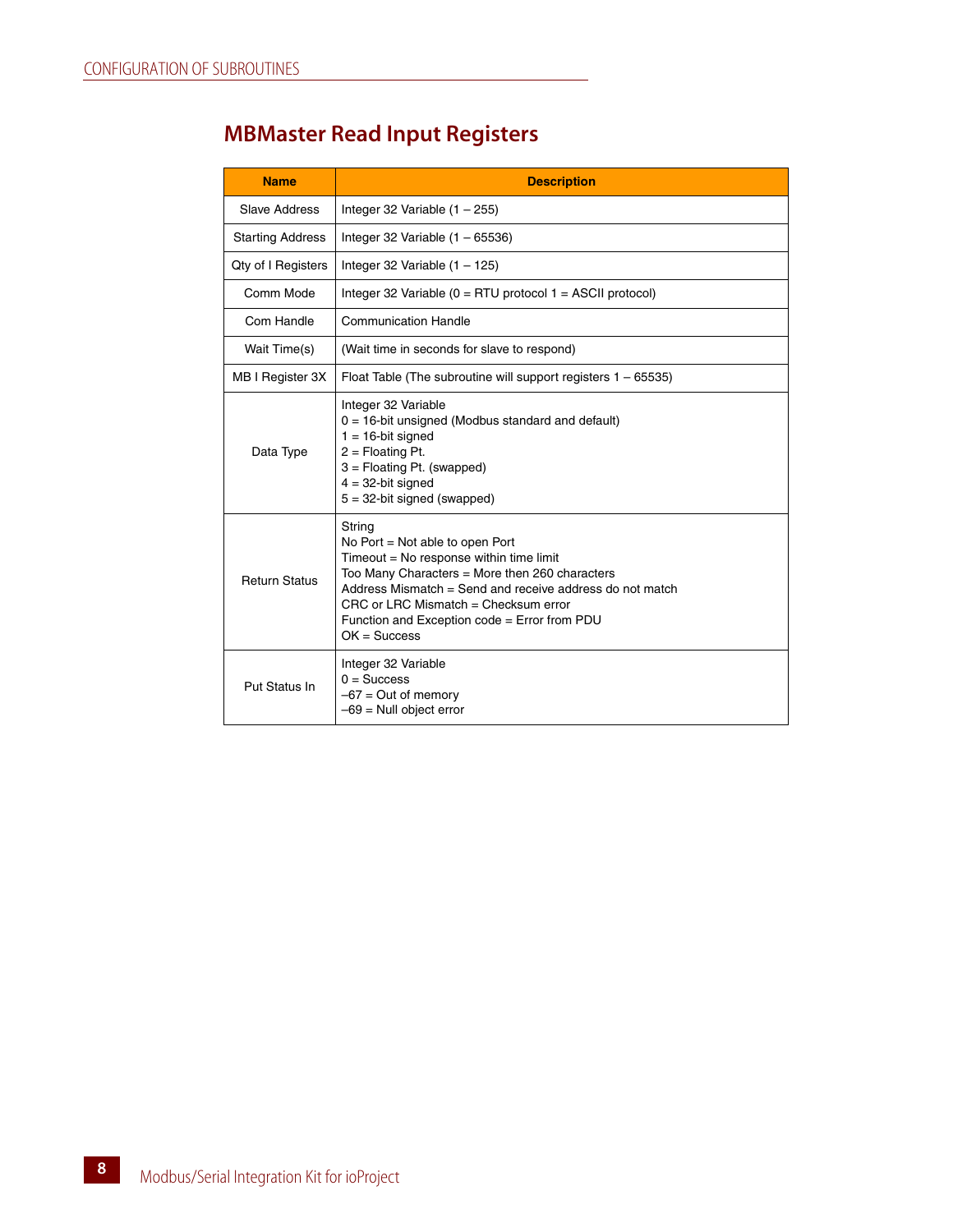#### <span id="page-12-0"></span>**MBMaster Force Single Coil**

| <b>Name</b>           | <b>Description</b>                                                                                                                                                                                                                                                                                                 |
|-----------------------|--------------------------------------------------------------------------------------------------------------------------------------------------------------------------------------------------------------------------------------------------------------------------------------------------------------------|
| Slave Address         | Integer 32 Variable $(1 - 255)$                                                                                                                                                                                                                                                                                    |
| <b>Output Address</b> | Integer 32 Variable $(1 - 65536)$                                                                                                                                                                                                                                                                                  |
| <b>Output State</b>   | Integer 32 Variable ( $0 =$ OFF 1 = ON)                                                                                                                                                                                                                                                                            |
| Comm Mode             | Integer 32 Variable ( $0 = RTU$ protocol $1 = ASCII$ protocol)                                                                                                                                                                                                                                                     |
| Com Handle            | <b>Communication Handle</b>                                                                                                                                                                                                                                                                                        |
| Wait Time(s)          | (Wait time in seconds for slave to respond)                                                                                                                                                                                                                                                                        |
| <b>Return Status</b>  | String<br>No Port $=$ Not able to open Port<br>Timeout = No response within time limit<br>Too Many Characters = More then 260 characters<br>Address Mismatch = Send and receive address do not match<br>$CRC$ or $LRC$ Mismatch = Checksum error<br>Function and Exception code = Error from PDU<br>$OK = Success$ |
| Put Status In         | Integer 32 Variable<br>$0 =$ Success<br>$-67$ = Out of memory<br>$-69$ = Null object error                                                                                                                                                                                                                         |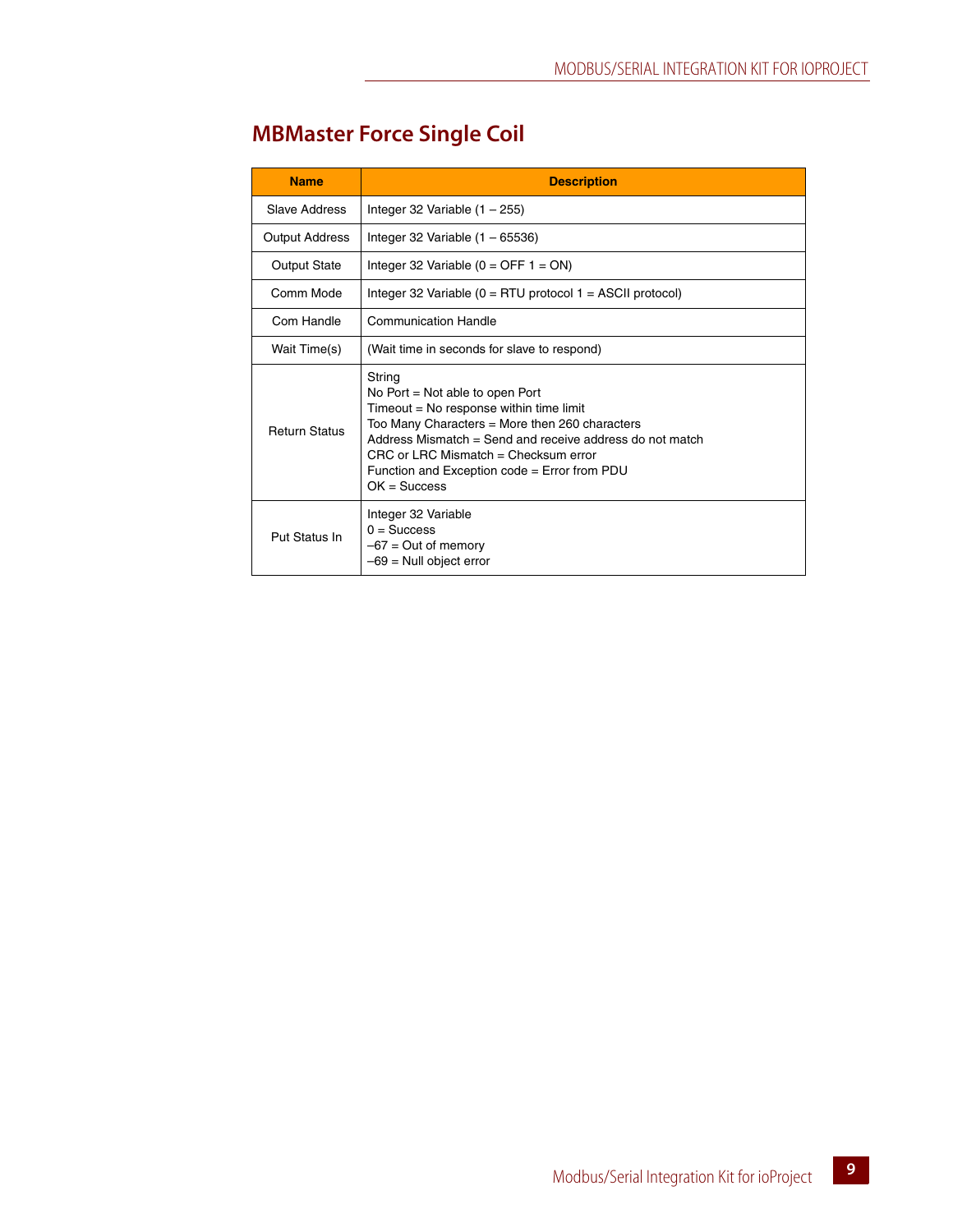#### <span id="page-13-0"></span>**MBMaster Preset Single Register**

| <b>Name</b>             | <b>Description</b>                                                                                                                                                                                                                                                                                               |
|-------------------------|------------------------------------------------------------------------------------------------------------------------------------------------------------------------------------------------------------------------------------------------------------------------------------------------------------------|
| Slave Address           | Integer 32 Variable $(1 - 255)$                                                                                                                                                                                                                                                                                  |
| <b>Register Address</b> | Integer 32 Variable $(1 - 65536)$                                                                                                                                                                                                                                                                                |
| <b>Register Value</b>   | Float Variable                                                                                                                                                                                                                                                                                                   |
| Comm Mode               | Integer 32 Variable ( $0 = RTU$ protocol $1 = ASCII$ protocol)                                                                                                                                                                                                                                                   |
| Com Handle              | <b>Communication Handle</b>                                                                                                                                                                                                                                                                                      |
| Wait Time(s)            | (Wait time in seconds for slave to respond)                                                                                                                                                                                                                                                                      |
| Data Type               | Integer 32 Variable<br>$0 = 16$ -bit unsigned (Modbus standard and default)<br>$1 = 16$ -bit signed                                                                                                                                                                                                              |
| <b>Return Status</b>    | String<br>No Port $=$ Not able to open Port<br>Timeout = No response within time limit<br>Too Many Characters = More then 260 characters<br>Address Mismatch = Send and receive address do not match<br>$CRC$ or LRC Mismatch = Checksum error<br>Function and Exception code = Error from PDU<br>$OK = Success$ |
| Put Status In           | Integer 32 Variable<br>$0 =$ Success<br>$-67$ = Out of memory<br>$-69$ = Null object error                                                                                                                                                                                                                       |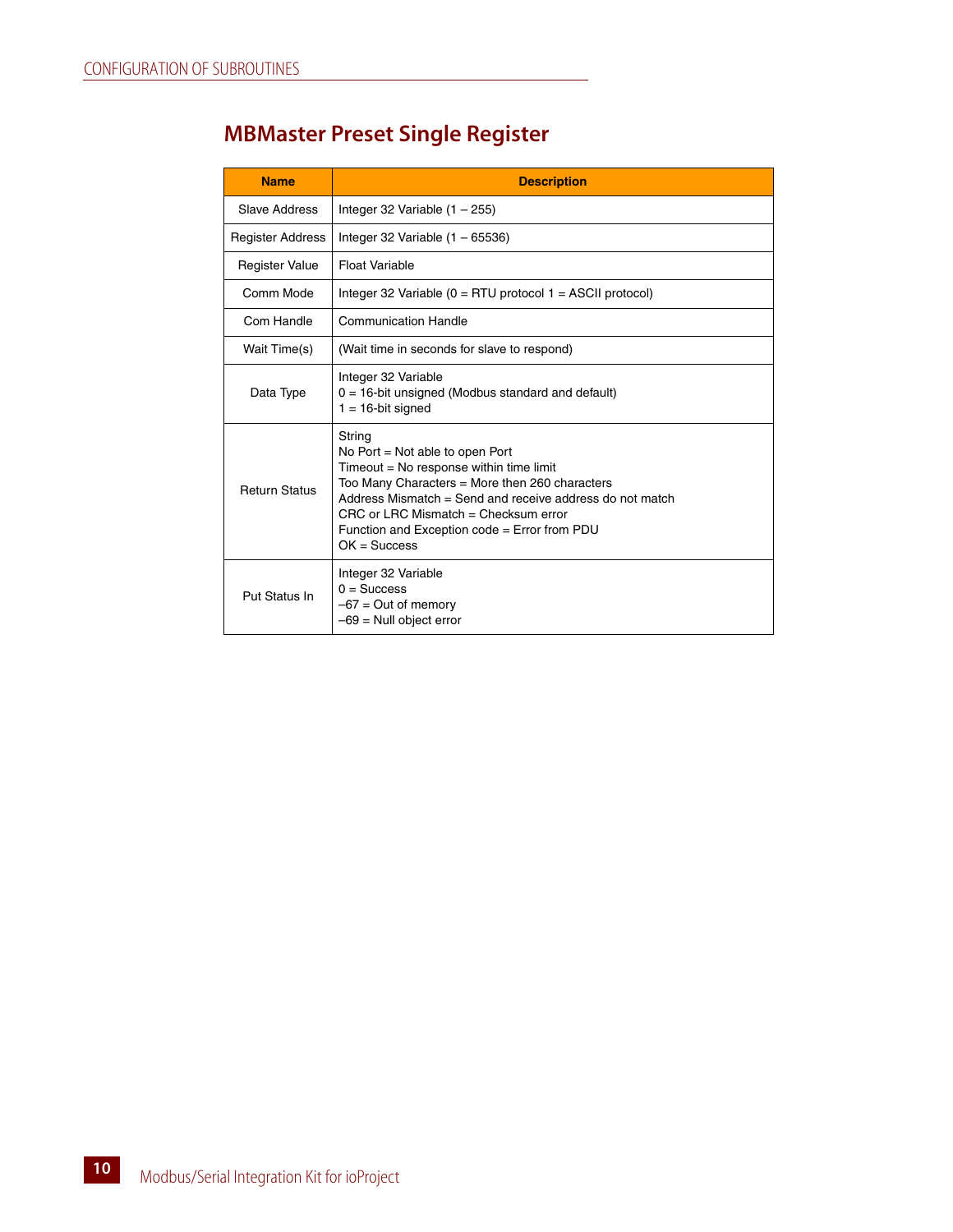<span id="page-14-0"></span>

| <b>Name</b>             | <b>Description</b>                                                                                                                                                                                                                                                                                               |
|-------------------------|------------------------------------------------------------------------------------------------------------------------------------------------------------------------------------------------------------------------------------------------------------------------------------------------------------------|
| Slave Address           | Integer 32 Variable $(1 - 255)$                                                                                                                                                                                                                                                                                  |
| <b>Starting Address</b> | Integer 32 Variable $(1 - 65536)$                                                                                                                                                                                                                                                                                |
| Quantity of Coils       | Integer 32 Variable $(1 - 1968)$                                                                                                                                                                                                                                                                                 |
| Output Value            | Integer 32 Table (The subroutine will support coils $1 - 65535$ )                                                                                                                                                                                                                                                |
| Comm Mode               | Integer 32 Variable ( $0 = RTU$ protocol 1 = ASCII protocol)                                                                                                                                                                                                                                                     |
| Com Handle              | <b>Communication Handle</b>                                                                                                                                                                                                                                                                                      |
| Wait Time(s)            | (Wait time in seconds for slave to respond)                                                                                                                                                                                                                                                                      |
| <b>Return Status</b>    | String<br>No Port $=$ Not able to open Port<br>Timeout = No response within time limit<br>Too Many Characters = More then 260 characters<br>Address Mismatch = Send and receive address do not match<br>$CRC$ or LRC Mismatch = Checksum error<br>Function and Exception code = Error from PDU<br>$OK = Success$ |
| Put Status In           | Integer 32 Variable<br>$0 =$ Success<br>$-67$ = Out of memory<br>$-69$ = Null object error                                                                                                                                                                                                                       |